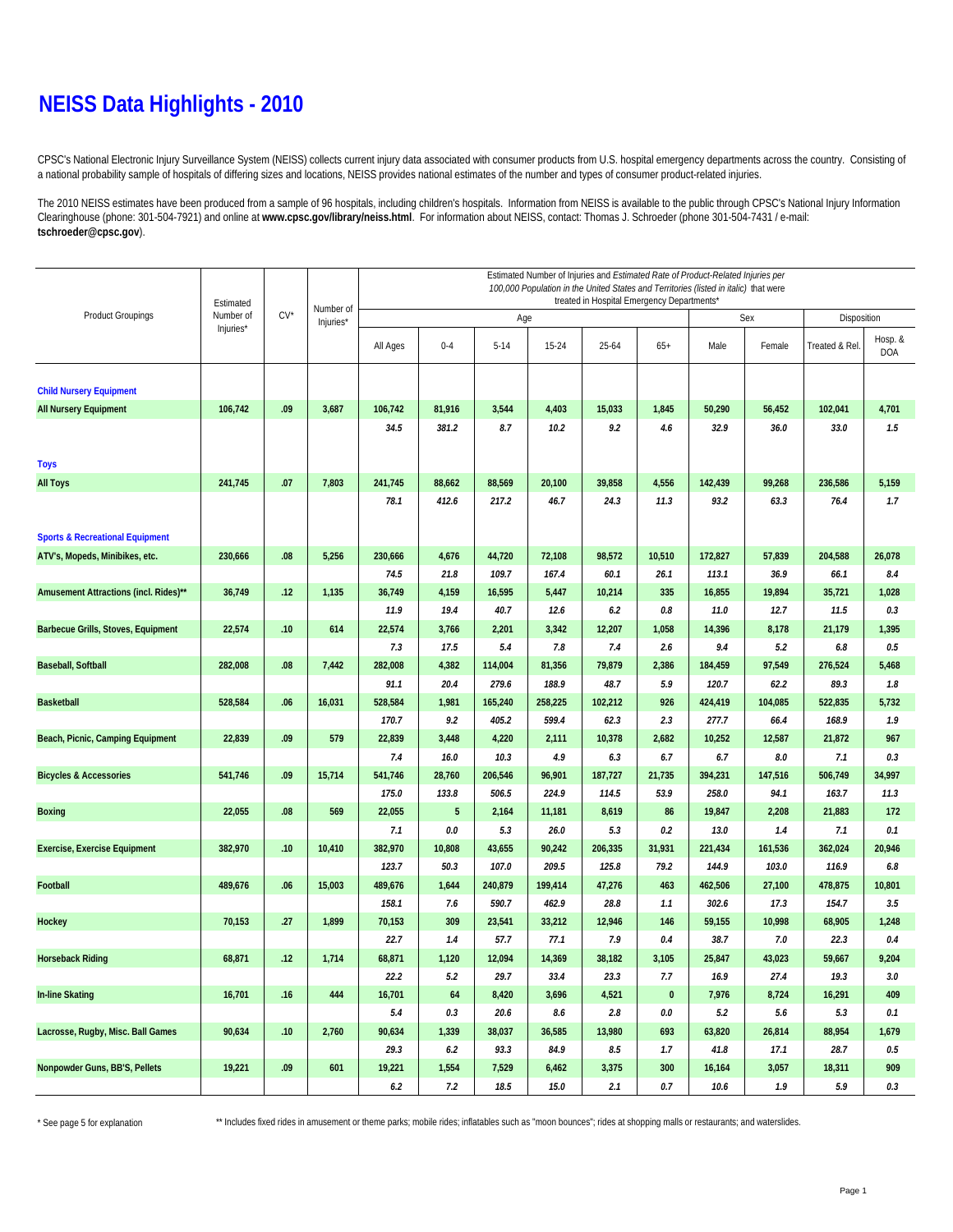|                                                | Estimated              |        | Number of<br>Injuries* | Estimated Number of Injuries and Estimated Rate of Product-Related Injuries per<br>100,000 Population in the United States and Territories (listed in italic) that were<br>treated in Hospital Emergency Departments* |              |           |           |          |           |         |         |                |                       |  |  |
|------------------------------------------------|------------------------|--------|------------------------|-----------------------------------------------------------------------------------------------------------------------------------------------------------------------------------------------------------------------|--------------|-----------|-----------|----------|-----------|---------|---------|----------------|-----------------------|--|--|
| <b>Product Groupings</b>                       | Number of<br>Injuries* | $CV^*$ |                        | Age                                                                                                                                                                                                                   |              |           |           |          |           |         | Sex     | Disposition    |                       |  |  |
|                                                |                        |        |                        | All Ages                                                                                                                                                                                                              | $0 - 4$      | $5 - 14$  | 15-24     | 25-64    | $65+$     | Male    | Female  | Treated & Rel. | Hosp. &<br><b>DOA</b> |  |  |
| <b>Playground Equipment</b>                    | 248,673                | .08    | 8,825                  | 248,673                                                                                                                                                                                                               | 64,965       | 161,696   | 8,669     | 12,202   | 1,102     | 130,319 | 118,338 | 236,590        | 12,083                |  |  |
|                                                |                        |        |                        | 80.3                                                                                                                                                                                                                  | 302.3        | 396.5     | 20.1      | 7.4      | 2.7       | 85.3    | 75.5    | 76.4           | 3.9                   |  |  |
| <b>Racquet Sports</b>                          | 30,431                 | .17    | 806                    | 30,431                                                                                                                                                                                                                | 186          | 4,234     | 7,458     | 13,249   | 5,304     | 17,346  | 13,086  | 28,450         | 1,964                 |  |  |
|                                                |                        |        |                        | 9.8                                                                                                                                                                                                                   | 0.9          | 10.4      | 17.3      | 8.1      | 13.2      | 11.4    | 8.3     | 9.2            | 0.6                   |  |  |
| <b>Skateboards</b>                             | 130,627                | .12    | 3,610                  | 130,627                                                                                                                                                                                                               | 1,750        | 58,891    | 56,190    | 13,611   | 185       | 110,131 | 20,496  | 126,002        | 4,624                 |  |  |
|                                                |                        |        |                        | 42.2                                                                                                                                                                                                                  | 8.1          | 144.4     | 130.4     | 8.3      | 0.5       | 72.1    | 13.1    | 40.7           | 1.5                   |  |  |
| Skating (excl. In-line)                        | 81,050                 | .09    | 2,482                  | 81,050                                                                                                                                                                                                                | 806          | 43,882    | 11,558    | 23,999   | 805       | 28,230  | 52,820  | 78,949         | 2,101                 |  |  |
|                                                |                        |        |                        | 26.2                                                                                                                                                                                                                  | 3.7          | 107.6     | 26.8      | 14.6     | 2.0       | 18.5    | 33.7    | 25.5           | 0.7                   |  |  |
| <b>Snowmobiles</b>                             | 11,010                 | .20    | 177                    | 11,010                                                                                                                                                                                                                | $\mathbf{0}$ | 792       | 2,493     | 7,301    | 424       | 8,283   | 2,728   | 9,622          | 1,389                 |  |  |
|                                                |                        |        |                        | 3.6                                                                                                                                                                                                                   | $0.0\,$      | 1.9       | 5.8       | 4.5      | 1.1       | 5.4     | 1.7     | 3.1            | 0.4                   |  |  |
| Snowskiing, Snowboarding                       | 103,274                | .28    | 2,395                  | 103,274                                                                                                                                                                                                               | 224          | 26,620    | 38,585    | 35,860   | 1,986     | 68,176  | 35,098  | 99,102         | 4,172                 |  |  |
|                                                |                        |        |                        | 33.4                                                                                                                                                                                                                  | 1.0          | 65.3      | 89.6      | 21.9     | 4.9       | 44.6    | 22.4    | 32.0           | 1.3                   |  |  |
| <b>Soccer</b>                                  | 226,142                | .11    | 7,250                  | 226,142                                                                                                                                                                                                               | 1,662        | 95,854    | 89,072    | 39,372   | 183       | 139,643 | 86,499  | 222,328        | 3,814                 |  |  |
|                                                |                        |        |                        | 73.0                                                                                                                                                                                                                  | 7.7          | 235.0     | 206.8     | 24.0     | 0.5       | 91.4    | 55.2    | 71.8           | 1.2                   |  |  |
| Swimming, Pools, Equipment                     | 202,051                | .16    | 5,313                  | 202,051                                                                                                                                                                                                               | 20,477       | 82,543    | 36,556    | 57,047   | 5,410     | 108,127 | 93,925  | 191,754        | 10,297                |  |  |
|                                                |                        |        |                        | 65.3                                                                                                                                                                                                                  | 95.3         | 202.4     | 84.9      | 34.8     | 13.4      | 70.8    | 59.9    | 61.9           | 3.3                   |  |  |
| Toboggans, Sleds, Snow Discs, etc.             | 38,232                 | .12    | 1,014                  | 38,232                                                                                                                                                                                                                | 2,309        | 17,817    | 8,059     | 9,813    | 233       | 21,684  | 16,548  | 36,418         | 1,814                 |  |  |
|                                                |                        |        |                        | 12.3                                                                                                                                                                                                                  | 10.7         | 43.7      | 18.7      | 6.0      | 0.6       | 14.2    | 10.6    | 11.8           | 0.6                   |  |  |
| <b>Track &amp; Field Activities, Equipment</b> | 27,830                 | .10    | 904                    | 27,830                                                                                                                                                                                                                | $\bf{0}$     | 9,810     | 14,077    | 3,669    | 275       | 14,167  | 13,663  | 26,881         | 949                   |  |  |
|                                                |                        |        |                        | 9.0                                                                                                                                                                                                                   | 0.0          | 24.1      | 32.7      | 2.2      | 0.7       | 9.3     | 8.7     | 8.7            | 0.3                   |  |  |
| <b>Trampolines</b>                             | 92,159                 | .08    | 2,922                  | 92,159                                                                                                                                                                                                                | 17,074       | 58,412    | 10,333    | 6,229    | 110       | 48,361  | 43,798  | 88,651         | 3,507                 |  |  |
|                                                |                        |        |                        | 29.8                                                                                                                                                                                                                  | 79.5         | 143.2     | 24.0      | 3.8      | 0.3       | 31.6    | 27.9    | 28.6           | 1.1                   |  |  |
| Volleyball                                     | 58,072                 | .10    | 1,591                  | 58,072                                                                                                                                                                                                                | 150          | 17,829    | 23,805    | 15,764   | 522       | 20,612  | 37,459  | 57,618         | 453                   |  |  |
|                                                |                        |        |                        | 18.8                                                                                                                                                                                                                  | 0.7          | 43.7      | 55.3      | 9.6      | 1.3       | 13.5    | 23.9    | 18.6           | 0.1                   |  |  |
| Water Skiing, Tubing, Surfing                  | 32,766                 | .26    | 630                    | 32,766                                                                                                                                                                                                                | 147          | 4,995     | 11,944    | 15,587   | 92        | 23,022  | 9,744   | 31,278         | 1,488                 |  |  |
|                                                |                        |        |                        | 10.6                                                                                                                                                                                                                  | 0.7          | 12.2      | 27.7      | 9.5      | 0.2       | 15.1    | 6.2     | 10.1           | $0.5\,$               |  |  |
| Home Comm'n & Entertainment                    |                        |        |                        |                                                                                                                                                                                                                       |              |           |           |          |           |         |         |                |                       |  |  |
| <b>Sound Recording Equipment</b>               | 43,927                 | .07    | 1,182                  | 43,927                                                                                                                                                                                                                | 5,524        | 4,334     | 9,165     | 16,925   | 7,978     | 20,412  | 23,516  | 40,285         | 3,642                 |  |  |
|                                                |                        |        |                        | 14.2                                                                                                                                                                                                                  | 25.7         | 10.6      | 21.3      | 10.3     | 19.8      | 13.4    | 15.0    | 13.0           | 1.2                   |  |  |
| <b>Television Sets &amp; Stands</b>            | 73,040                 | .07    | 2,164                  | 73,040                                                                                                                                                                                                                | 18,683       | 9,348     | 9,388     | 28,550   | 7,070     | 38,593  | 34,447  | 69,490         | 3,549                 |  |  |
|                                                |                        |        |                        | 23.6                                                                                                                                                                                                                  | 86.9         | 22.9      | 21.8      | 17.4     | 17.5      | 25.3    | 22.0    | 22.4           | 1.1                   |  |  |
| <b>Personal Use Items</b>                      |                        |        |                        |                                                                                                                                                                                                                       |              |           |           |          |           |         |         |                |                       |  |  |
| Clothing                                       | 303,574                | .08    | 8,068                  | 303,574                                                                                                                                                                                                               | 17,764       | 41,735    | 40,958    | 142,624  | 60,476    | 118,246 | 185,312 | 280,820        | 22,754                |  |  |
|                                                |                        |        |                        | 98.0                                                                                                                                                                                                                  | 82.7         | 102.3     | 95.1      | 87.0     | 150.0     | 77.4    | 118.2   | 90.7           | 7.3                   |  |  |
| Drug Poisonings to Children under 5            | 72,807                 | .11    | 2,359                  | 72,807                                                                                                                                                                                                                | 72,807       | $\pmb{0}$ | $\pmb{0}$ | $\bf{0}$ | $\pmb{0}$ | 36,915  | 35,892  | 58,110         | 14,698                |  |  |
|                                                |                        |        |                        | 23.5                                                                                                                                                                                                                  | 338.8        | $0.0\,$   | $0.0\,$   | $0.0\,$  | $0.0\,$   | 24.2    | 22.9    | 18.8           | 4.7                   |  |  |
| <b>Grooming Devices</b>                        | 43,852                 | .10    | 1,274                  | 43,852                                                                                                                                                                                                                | 11,709       | 5,176     | 5,153     | 16,770   | 5,044     | 14,097  | 29,755  | 42,611         | 1,164                 |  |  |
|                                                |                        |        |                        | 14.2                                                                                                                                                                                                                  | 54.5         | 12.7      | 12.0      | 10.2     | 12.5      | 9.2     | 19.0    | 13.8           | 0.4                   |  |  |
| <b>Protection Devices</b>                      | 10,164                 | .15    | 282                    | 10,164                                                                                                                                                                                                                | 359          | 1,072     | 2,071     | 6,088    | 574       | 7,698   | 2,466   | 9,990          | 174                   |  |  |
|                                                |                        |        |                        | 3.3                                                                                                                                                                                                                   | 1.7          | 2.6       | 4.8       | 3.7      | 1.4       | $5.0$   | 1.6     | 3.2            | 0.1                   |  |  |
| Razors, Shavers, Razor Blades                  | 42,350                 | .09    | 1,047                  | 42,350                                                                                                                                                                                                                | 3,080        | 3,245     | 8,150     | 23,520   | 4,355     | 25,177  | 17,172  | 41,474         | 876                   |  |  |
|                                                |                        |        |                        | 13.7                                                                                                                                                                                                                  | 14.3         | $\it 8.0$ | 18.9      | 14.3     | $10.8\,$  | 16.5    | 11.0    | 13.4           | 0.3                   |  |  |

\* See page 5 for explanation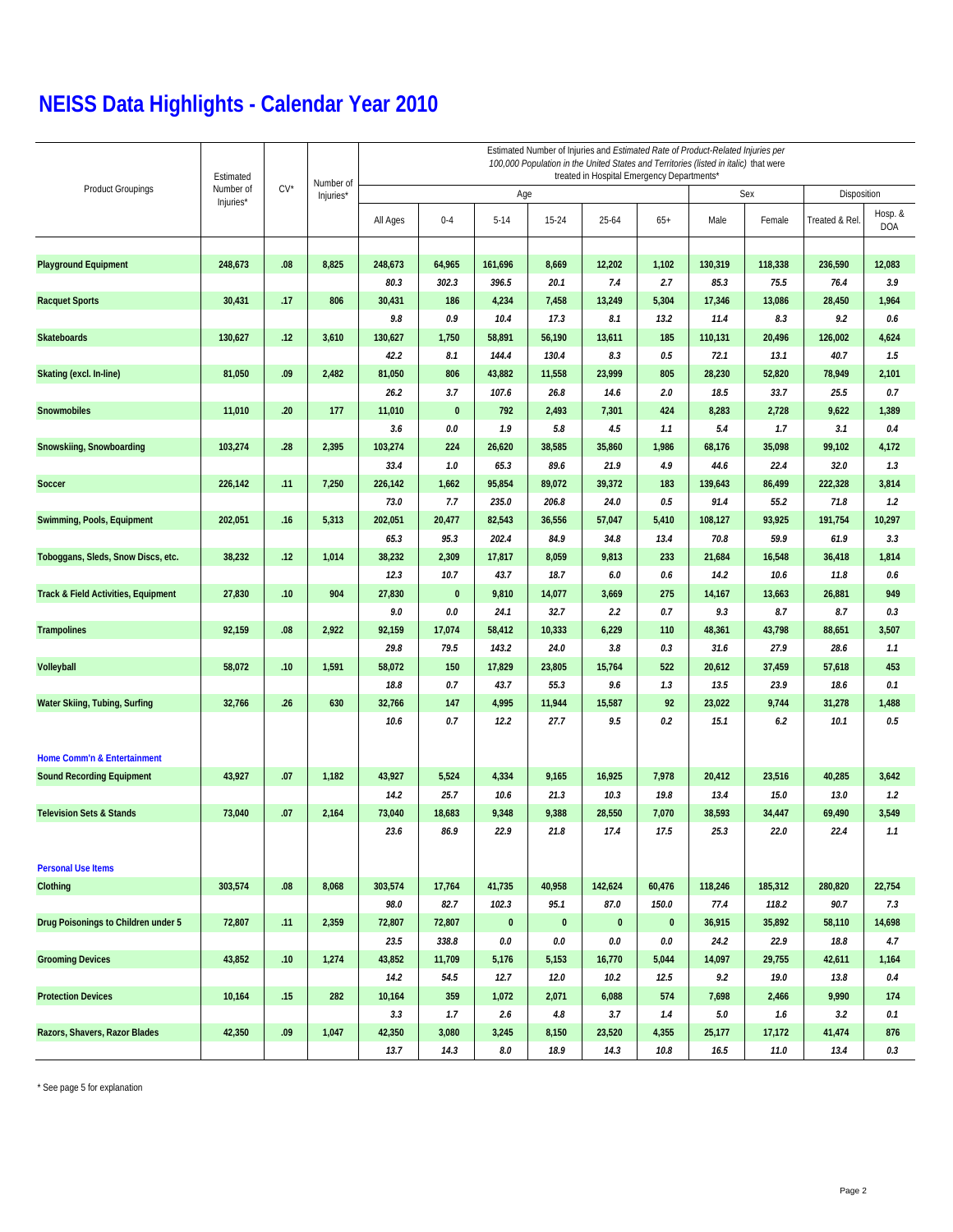|                                          | Estimated |        |           | Estimated Number of Injuries and Estimated Rate of Product-Related Injuries per<br>100,000 Population in the United States and Territories (listed in italic) that were<br>treated in Hospital Emergency Departments* |            |          |           |         |         |         |         |                |                       |  |  |
|------------------------------------------|-----------|--------|-----------|-----------------------------------------------------------------------------------------------------------------------------------------------------------------------------------------------------------------------|------------|----------|-----------|---------|---------|---------|---------|----------------|-----------------------|--|--|
| <b>Product Groupings</b>                 | Number of | $CV^*$ | Number of |                                                                                                                                                                                                                       | Sex<br>Age |          |           |         |         |         |         |                |                       |  |  |
|                                          | Injuries* |        | Injuries* |                                                                                                                                                                                                                       |            |          |           |         |         |         |         | Disposition    |                       |  |  |
|                                          |           |        |           | All Ages                                                                                                                                                                                                              | $0 - 4$    | $5 - 14$ | $15 - 24$ | 25-64   | $65+$   | Male    | Female  | Treated & Rel. | Hosp. &<br><b>DOA</b> |  |  |
| <b>Household Containers</b>              |           |        |           |                                                                                                                                                                                                                       |            |          |           |         |         |         |         |                |                       |  |  |
| Cans, Other Containers                   | 288,622   | .07    | 7,528     | 288,622                                                                                                                                                                                                               | 30,719     | 23,762   | 40,098    | 165,041 | 29,001  | 133,813 | 154,808 | 275,607        | 13,014                |  |  |
|                                          |           |        |           | 93.2                                                                                                                                                                                                                  | 143.0      | 58.3     | 93.1      | 100.7   | 71.9    | 87.6    | 98.7    | 89.0           | 4.2                   |  |  |
| Glass Bottles, Jars                      | 37,805    | .08    | 1,034     | 37,805                                                                                                                                                                                                                | 2,848      | 5,089    | 9,905     | 17,380  | 2,583   | 22,481  | 15,324  | 36,753         | 1,052                 |  |  |
|                                          |           |        |           | 12.2                                                                                                                                                                                                                  | 13.3       | 12.5     | 23.0      | 10.6    | 6.4     | 14.7    | 9.8     | 11.9           | 0.3                   |  |  |
| <b>Yard &amp; Garden Equipment</b>       |           |        |           |                                                                                                                                                                                                                       |            |          |           |         |         |         |         |                |                       |  |  |
| <b>Chain Saws</b>                        | 30,928    | .09    | 610       | 30,928                                                                                                                                                                                                                | 292        | 649      | 4,037     | 22,258  | 3,693   | 29,144  | 1,784   | 29,060         | 1,868                 |  |  |
|                                          |           |        |           | 10.0                                                                                                                                                                                                                  | 1.4        | 1.6      | 9.4       | 13.6    | 9.2     | 19.1    | 1.1     | 9.4            | $0.6\,$               |  |  |
| <b>Hand Garden Tools</b>                 | 79,528    | .13    | 1,747     | 79,528                                                                                                                                                                                                                | 1,591      | 5,866    | 6,171     | 52,782  | 13,119  | 52,612  | 26,916  | 74,268         | 5,260                 |  |  |
|                                          |           |        |           | 25.7                                                                                                                                                                                                                  | 7.4        | 14.4     | 14.3      | 32.2    | 32.5    | 34.4    | 17.2    | 24.0           | 1.7                   |  |  |
| Hatchets, Axes                           | 10,497    | .11    | 215       | 10,497                                                                                                                                                                                                                | 16         | 1,104    | 2,529     | 6,292   | 556     | 9,389   | 1,107   | 10,315         | 182                   |  |  |
|                                          |           |        |           | 3.4                                                                                                                                                                                                                   | 0.1        | 2.7      | 5.9       | 3.8     | 1.4     | 6.1     | 0.7     | 3.3            | 0.1                   |  |  |
| Lawn & Garden Equipment                  | 84,551    | .10    | 2,025     | 84,551                                                                                                                                                                                                                | 4,391      | 7,112    | 6,203     | 46,517  | 20,328  | 50,495  | 34,056  | 78,488         | 6,063                 |  |  |
|                                          |           |        |           | 27.3                                                                                                                                                                                                                  | 20.4       | 17.4     | 14.4      | 28.4    | 50.4    | 33.0    | 21.7    | 25.3           | 2.0                   |  |  |
| <b>Lawn Mowers</b>                       | 89,518    | .10    | 1,925     | 89,518                                                                                                                                                                                                                | 1,520      | 3,013    | 8,695     | 59,977  | 16,314  | 69,545  | 19,973  | 80,166         | 9,282                 |  |  |
|                                          |           |        |           | 28.9                                                                                                                                                                                                                  | 7.1        | 7.4      | 20.2      | 36.6    | 40.5    | 45.5    | 12.7    | 25.9           | 3.0                   |  |  |
| <b>Other Power Lawn Equipment</b>        | 22,961    | .12    | 468       | 22,961                                                                                                                                                                                                                | 518        | 1,599    | 1,843     | 14,879  | 4,121   | 18,956  | 4,005   | 21,744         | 1,217                 |  |  |
|                                          |           |        |           | 7.4                                                                                                                                                                                                                   | 2.4        | 3.9      | 4.3       | 9.1     | 10.2    | 12.4    | 2.6     | 7.0            | 0.4                   |  |  |
| Trimmers, Small Power Garden Tools       | 20,109    | .12    | 406       | 20,109                                                                                                                                                                                                                | 399        | 740      | 2,016     | 13,830  | 3,124   | 14,939  | 5,170   | 19,430         | 680                   |  |  |
|                                          |           |        |           | 6.5                                                                                                                                                                                                                   | 1.9        | 1.8      | 4.7       | 8.4     | 7.8     | 9.8     | 3.3     | 6.3            | 0.2                   |  |  |
|                                          |           |        |           |                                                                                                                                                                                                                       |            |          |           |         |         |         |         |                |                       |  |  |
| <b>Home Workshop Equipment</b>           |           |        |           |                                                                                                                                                                                                                       |            |          |           |         |         |         |         |                |                       |  |  |
| <b>Batteries</b>                         | 12,828    | .10    | 424       | 12,828                                                                                                                                                                                                                | 4,826      | 2,496    | 849       | 4,235   | 423     | 8,436   | 4,393   | 11,811         | 1,017                 |  |  |
|                                          |           |        |           | 4.1                                                                                                                                                                                                                   | 22.5       | 6.1      | 2.0       | 2.6     | 1.0     | 5.5     | 2.8     | 3.8            | 0.3                   |  |  |
| Hoists, Lifts, Jacks, etc.               | 17,498    | .11    | 390       | 17,498                                                                                                                                                                                                                | 413        | 449      | 3,805     | 11,626  | 1,204   | 15,191  | 2,306   | 16,599         | 899                   |  |  |
|                                          |           |        |           | 5.7                                                                                                                                                                                                                   | 1.9        | 1.1      | 8.8       | 7.1     | 3.0     | 9.9     | 1.5     | 5.4            | 0.3                   |  |  |
| Power Home Tools (excl. Saws)            | 23,625    | .09    | 468       | 23,625                                                                                                                                                                                                                | 558        | 761      | 2,458     | 16,700  | 3,149   | 20,343  | 3,282   | 22,288         | 1,337                 |  |  |
|                                          |           |        |           | 7.6                                                                                                                                                                                                                   | 2.6        | 1.9      | 5.7       | 10.2    | 7.8     | 13.3    | 2.1     | 7.2            | 0.4                   |  |  |
| Power Home Workshop Saws                 | 80,688    | .07    | 1,780     | 80,688                                                                                                                                                                                                                | 113        | 1,687    | 6,253     | 54,073  | 18,562  | 76,872  | 3,815   | 75,012         | 5,675                 |  |  |
|                                          |           |        |           | 26.1                                                                                                                                                                                                                  | 0.5        | 4.1      | 14.5      | 33.0    | 46.0    | 50.3    | 2.4     | 24.2           | 1.8                   |  |  |
| <b>Welding, Soldering, Cutting Tools</b> | 17,463    | .11    | 324       | 17,463                                                                                                                                                                                                                | 102        | 469      | 4,185     | 12,260  | 446     | 17,161  | 302     | 16,997         | 466                   |  |  |
|                                          |           |        |           | 5.6                                                                                                                                                                                                                   | $0.5\,$    | 1.2      | 9.7       | 7.5     | 1.1     | 11.2    | 0.2     | 5.5            | 0.2                   |  |  |
| Wires, Cords, Not Specified              | 10,341    | .09    | 256       | 10,341                                                                                                                                                                                                                | 226        | 1,183    | 1,248     | 6,148   | 1,536   | 6,602   | 3,739   | 9,944          | 397                   |  |  |
|                                          |           |        |           | 3.3                                                                                                                                                                                                                   | 1.1        | 2.9      | 2.9       | 3.7     | $3.8\,$ | 4.3     | 2.4     | 3.2            | 0.1                   |  |  |
| <b>Workshop Manual Tools</b>             | 131,762   | .09    | 2,811     | 131,762                                                                                                                                                                                                               | 3,268      | 5,772    | 20,368    | 90,505  | 11,849  | 115,245 | 16,516  | 128,838        | 2,923                 |  |  |
|                                          |           |        |           | 42.6                                                                                                                                                                                                                  | 15.2       | 14.2     | 47.3      | 55.2    | 29.4    | 75.4    | 10.5    | 41.6           | 0.9                   |  |  |
| <b>Home Maintenance</b>                  |           |        |           |                                                                                                                                                                                                                       |            |          |           |         |         |         |         |                |                       |  |  |
| <b>Cleaning Agents (excl. Soaps)</b>     | 36,414    | .09    | 1,046     | 36,414                                                                                                                                                                                                                | 11,157     | 2,365    | 3,779     | 16,190  | 2,923   | 15,847  | 20,550  | 34,521         | 1,893                 |  |  |
|                                          |           |        |           | 11.8                                                                                                                                                                                                                  | 51.9       | 5.8      | $8.8\,$   | 9.9     | 7.3     | 10.4    | 13.1    | 11.1           | $0.6\,$               |  |  |
| Cleaning Equip., Non-caustic Deterg.     | 42,135    | .08    | 1,123     | 42,135                                                                                                                                                                                                                | 2,212      | 4,499    | 4,960     | 22,812  | 7,653   | 18,251  | 23,884  | 39,542         | 2,593                 |  |  |
|                                          |           |        |           | 13.6                                                                                                                                                                                                                  | 10.3       | 11.0     | 11.5      | 13.9    | 19.0    | 11.9    | 15.2    | 12.8           | 0.8                   |  |  |
| Paints, Solvents, Lubricants             | 19,371    | .13    | 501       | 19,371                                                                                                                                                                                                                | 2,028      | 1,062    | 1,810     | 12,177  | 2,293   | 11,326  | 8,045   | 17,789         | 1,582                 |  |  |
|                                          |           |        |           | 6.3                                                                                                                                                                                                                   | 9.4        | 2.6      | $4.2\,$   | 7.4     | 5.7     | 7.4     | 5.1     | 5.7            | $0.5\,$               |  |  |

\* See page 5 for explanation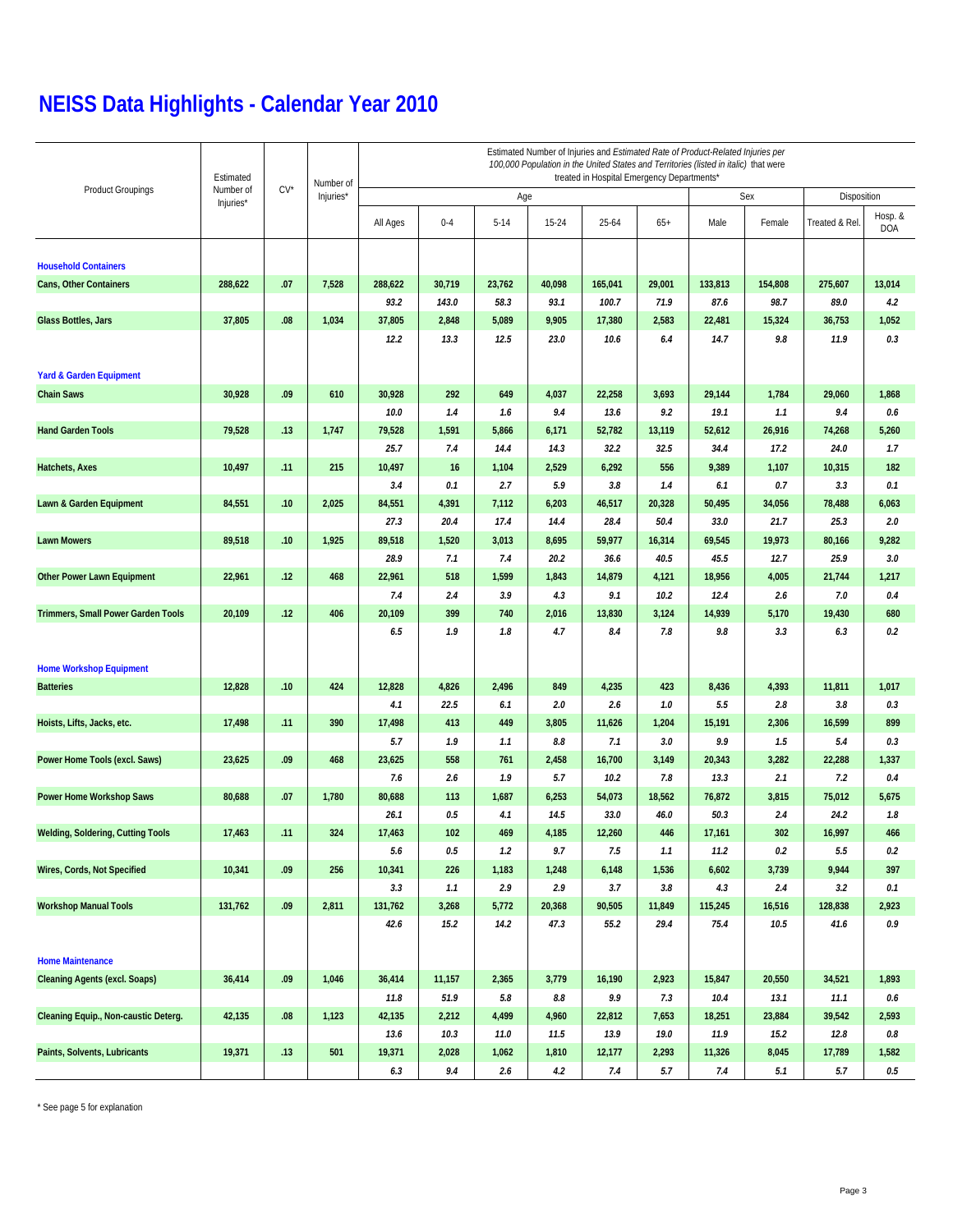|                                           | Estimated | $CV^*$ | Number of<br>Injuries* | Estimated Number of Injuries and Estimated Rate of Product-Related Injuries per<br>100,000 Population in the United States and Territories (listed in italic) that were<br>treated in Hospital Emergency Departments* |               |            |            |              |               |              |               |                |                       |  |  |
|-------------------------------------------|-----------|--------|------------------------|-----------------------------------------------------------------------------------------------------------------------------------------------------------------------------------------------------------------------|---------------|------------|------------|--------------|---------------|--------------|---------------|----------------|-----------------------|--|--|
| <b>Product Groupings</b>                  | Number of |        |                        |                                                                                                                                                                                                                       |               | Age        |            |              |               | Sex          | Disposition   |                |                       |  |  |
|                                           | Injuries* |        |                        | All Ages                                                                                                                                                                                                              | $0 - 4$       | $5 - 14$   | $15 - 24$  | $25 - 64$    | $65+$         | Male         | Female        | Treated & Rel. | Hosp. &<br><b>DOA</b> |  |  |
| Soaps, Detergents                         | 33,454    | .13    | 940                    | 33,454                                                                                                                                                                                                                | 6,779         | 4,453      | 6,377      | 13,522       | 2,323         | 13,686       | 19,752        | 33,241         | 213                   |  |  |
|                                           |           |        |                        | 10.8                                                                                                                                                                                                                  | 31.5          | 10.9       | 14.8       | 8.2          | 5.8           | 9.0          | 12.6          | 10.7           | 0.1                   |  |  |
| <b>General Household Appliances</b>       |           |        |                        |                                                                                                                                                                                                                       |               |            |            |              |               |              |               |                |                       |  |  |
| Cooking Ranges, Ovens, etc.               | 49,745    | .07    | 1,425                  | 49,745                                                                                                                                                                                                                | 10,559        | 5,218      | 5,910      | 22,090       | 5,968         | 21,919       | 27,826        | 46,449         | 3,296                 |  |  |
|                                           |           |        |                        | 16.1                                                                                                                                                                                                                  | 49.1          | 12.8       | 13.7       | 13.5         | 14.8          | 14.3         | 17.7          | 15.0           | 1.1                   |  |  |
| Irons, Clothes Steamers (not Toys)        | 10,596    | .10    | 445                    | 10,596                                                                                                                                                                                                                | 5,589         | 1,137      | 536        | 2,572        | 761           | 4,797        | 5,798         | 10,210         | 386                   |  |  |
|                                           |           |        |                        | 3.4                                                                                                                                                                                                                   | 26.0          | 2.8        | 1.2        | 1.6          | 1.9           | 3.1          | 3.7           | 3.3            | 0.1                   |  |  |
| Refrigerators, Freezers                   | 48,561    | .09    | 1,140                  | 48,561                                                                                                                                                                                                                | 3,153         | 2,666      | 6,502      | 28,142       | 8,099         | 25,961       | 22,600        | 45,881         | 2,680                 |  |  |
|                                           |           |        |                        | 15.7                                                                                                                                                                                                                  | 14.7          | 6.5        | 15.1       | 17.2         | 20.1          | 17.0         | 14.4          | 14.8           | 0.9                   |  |  |
| <b>Small Kitchen Appliances</b>           | 47,410    | .06    | 1,162                  | 47,410                                                                                                                                                                                                                | 2,728         | 3,293      | 5,933      | 29,629       | 5,827         | 20,109       | 27,301        | 46,264         | 1,146                 |  |  |
|                                           |           |        |                        | 15.3                                                                                                                                                                                                                  | 12.7          | 8.1        | 13.8       | 18.1         | 14.5          | 13.2         | 17.4          | 14.9           | 0.4                   |  |  |
| <b>Washers, Dryers</b>                    | 22,861    | .09    | 550                    | 22,861                                                                                                                                                                                                                | 515           | 1,274      | 2,706      | 15,985       | 2,381         | 11,533       | 11,327        | 22,022         | 839                   |  |  |
|                                           |           |        |                        | 7.4                                                                                                                                                                                                                   | 2.4           | 3.1        | 6.3        | 9.7          | 5.9           | 7.5          | 7.2           | 7.1            | 0.3                   |  |  |
| Heating, Cooling, Vent. Equip.            |           |        |                        |                                                                                                                                                                                                                       |               |            |            |              |               |              |               |                |                       |  |  |
| <b>Air Conditioners</b>                   | 18,923    | .11    | 452                    | 18,923                                                                                                                                                                                                                | 756           | 999        | 2,839      | 12,763       | 1,566         | 12,307       | 6,616         | 18,096         | 828                   |  |  |
|                                           |           |        |                        | 6.1                                                                                                                                                                                                                   | 3.5           | 2.4        | 6.6        | 7.8          | 3.9           | 8.1          | 4.2           | 5.8            | 0.3                   |  |  |
| Chimneys, Fireplaces                      | 16,594    | .12    | 535                    | 16,594                                                                                                                                                                                                                | 8,667         | 1,849      | 700        | 3,289        | 2,089         | 9,699        | 6,895         | 15,909         | 685                   |  |  |
|                                           |           |        |                        | 5.4                                                                                                                                                                                                                   | 40.3          | 4.5        | 1.6        | 2.0          | 5.2           | 6.3          | 4.4           | 5.1            | 0.2                   |  |  |
| Fans (excl. Stove Exhaust Fans)           | 20,052    | .10    | 507                    | 20,052                                                                                                                                                                                                                | 2,687         | 2,614      | 2,544      | 9,286        | 2,921         | 9,806        | 10,246        | 19,141         | 911                   |  |  |
|                                           |           |        |                        | 6.5                                                                                                                                                                                                                   | 12.5          | 6.4        | 5.9        | 5.7          | 7.2           | 6.4          | 6.5           | 6.2            | 0.3                   |  |  |
| <b>Heating &amp; Plumbing Pipes</b>       | 42,030    | .08    | 1,074                  | 42,030                                                                                                                                                                                                                | 4,446         | 7,304      | 5,084      | 20,578       | 4,617         | 27,770       | 14,260        | 40,650         | 1,380                 |  |  |
|                                           |           |        |                        | 13.6                                                                                                                                                                                                                  | 20.7          | 17.9       | 11.8       | 12.6         | 11.5          | 18.2         | 9.1           | 13.1           | 0.4                   |  |  |
| <b>Heating Stoves, Space Heaters</b>      | 25,280    | .10    | 602                    | 25,280                                                                                                                                                                                                                | 7,046         | 3,405      | 2,585      | 9,431        | 2,813         | 15,357       | 9,923         | 23,310         | 1,971                 |  |  |
|                                           |           |        |                        | 8.2                                                                                                                                                                                                                   | 32.8          | 8.4        | 6.0        | 5.8          | 7.0           | 10.0         | 6.3           | 7.5            | 0.6                   |  |  |
| <b>Home Furnishings &amp; Fixtures</b>    |           |        |                        |                                                                                                                                                                                                                       |               |            |            |              |               |              |               |                |                       |  |  |
| <b>Bathroom Structures &amp; Fixtures</b> | 430,174   | .07    | 11,127                 | 430,174                                                                                                                                                                                                               | 42,922        | 28,350     | 36,836     | 194,627      | 127,423       | 171,691      | 258,484       | 376,225        | 53,872                |  |  |
|                                           |           |        |                        | 138.9                                                                                                                                                                                                                 | 199.7         | 69.5       | 85.5       | 118.7        | 316.1         | 112.3        | 164.8         | 121.5          | 17.4                  |  |  |
| Beds, Mattresses, Pillows                 | 714,873   | .07    | 20,927                 | 714,873                                                                                                                                                                                                               | 188,330       | 83,303     | 41,849     | 184,235      | 217,151       | 310,343      | 404,530       | 628,426        | 86,447                |  |  |
|                                           |           |        |                        | 230.9                                                                                                                                                                                                                 | 876.4         | 204.3      | 97.1       | 112.4        | 538.7         | 203.1        | 258.0         | 203.0          | 27.9                  |  |  |
| <b>Blankets</b>                           | 15,822    | .10    | 397                    | 15,822<br>5.1                                                                                                                                                                                                         | 2,706<br>12.6 | 972<br>2.4 | 702<br>1.6 | 6,508<br>4.0 | 4,936<br>12.2 | 4,807<br>3.1 | 11,016<br>7.0 | 14,671<br>4.7  | 1,152<br>0.4          |  |  |
| Carpets, Rugs                             | 154,240   | .09    | 4,468                  | 154,240                                                                                                                                                                                                               | 24,367        | 10,692     | 7,661      | 46,862       | 64,658        | 51,573       | 102,667       | 132,748        | 21,492                |  |  |
|                                           |           |        |                        | 49.8                                                                                                                                                                                                                  | 113.4         | 26.2       | 17.8       | 28.6         | 160.4         | 33.7         | 65.5          | 42.9           | 6.9                   |  |  |
| Chairs, Sofas, Sofa Beds                  | 590,118   | .07    | 17,028                 | 590,118                                                                                                                                                                                                               | 160,287       | 71,049     | 37,689     | 175,713      | 145,379       | 262,945      | 327,135       | 538,757        | 51,274                |  |  |
|                                           |           |        |                        | 190.6                                                                                                                                                                                                                 | 745.9         | 174.2      | 87.5       | 107.2        | 360.6         | 172.1        | 208.6         | 174.0          | 16.6                  |  |  |
| Desks, Cabinets, Shelves, Racks           | 302,089   | .07    | 8,399                  | 302,089                                                                                                                                                                                                               | 61,758        | 45,735     | 29,847     | 111,620      | 53,130        | 142,216      | 159,873       | 288,719        | 13,370                |  |  |
|                                           |           |        |                        | 97.6                                                                                                                                                                                                                  | 287.4         | 112.1      | 69.3       | 68.1         | 131.8         | 93.1         | 102.0         | 93.2           | 4.3                   |  |  |
| Electric Fixt., Lamps, Equip.             | 57,706    | .06    | 1,569                  | 57,706                                                                                                                                                                                                                | 7,856         | 6,677      | 7,518      | 24,927       | 10,728        | 29,682       | 28,023        | 54,360         | 3,346                 |  |  |
|                                           |           |        |                        | 18.6                                                                                                                                                                                                                  | 36.6          | 16.4       | 17.5       | 15.2         | 26.6          | 19.4         | 17.9          | 17.6           | 1.1                   |  |  |
| <b>Holiday, Party Supplies</b>            | 18,575    | .13    | 450                    | 18,575                                                                                                                                                                                                                | 3,594         | 1,240      | 1,103      | 10,078       | 2,559         | 8,188        | 10,386        | 17,087         | 1,488                 |  |  |
|                                           |           |        |                        | $6.0\,$                                                                                                                                                                                                               | 16.7          | 3.0        | 2.6        | 6.1          | 6.3           | 5.4          | 6.6           | 5.5            | 0.5                   |  |  |
| Ladders, Stools                           | 246,828   | .07    | 6,220                  | 246,828                                                                                                                                                                                                               | 16,064        | 10,282     | 15,708     | 156,259      | 48,515        | 163,183      | 83,645        | 222,394        | 24,434                |  |  |
|                                           |           |        |                        | 79.7                                                                                                                                                                                                                  | 74.8          | 25.2       | 36.5       | 95.3         | 120.3         | 106.8        | 53.3          | 71.8           | 7.9                   |  |  |

\* See page 5 for explanation